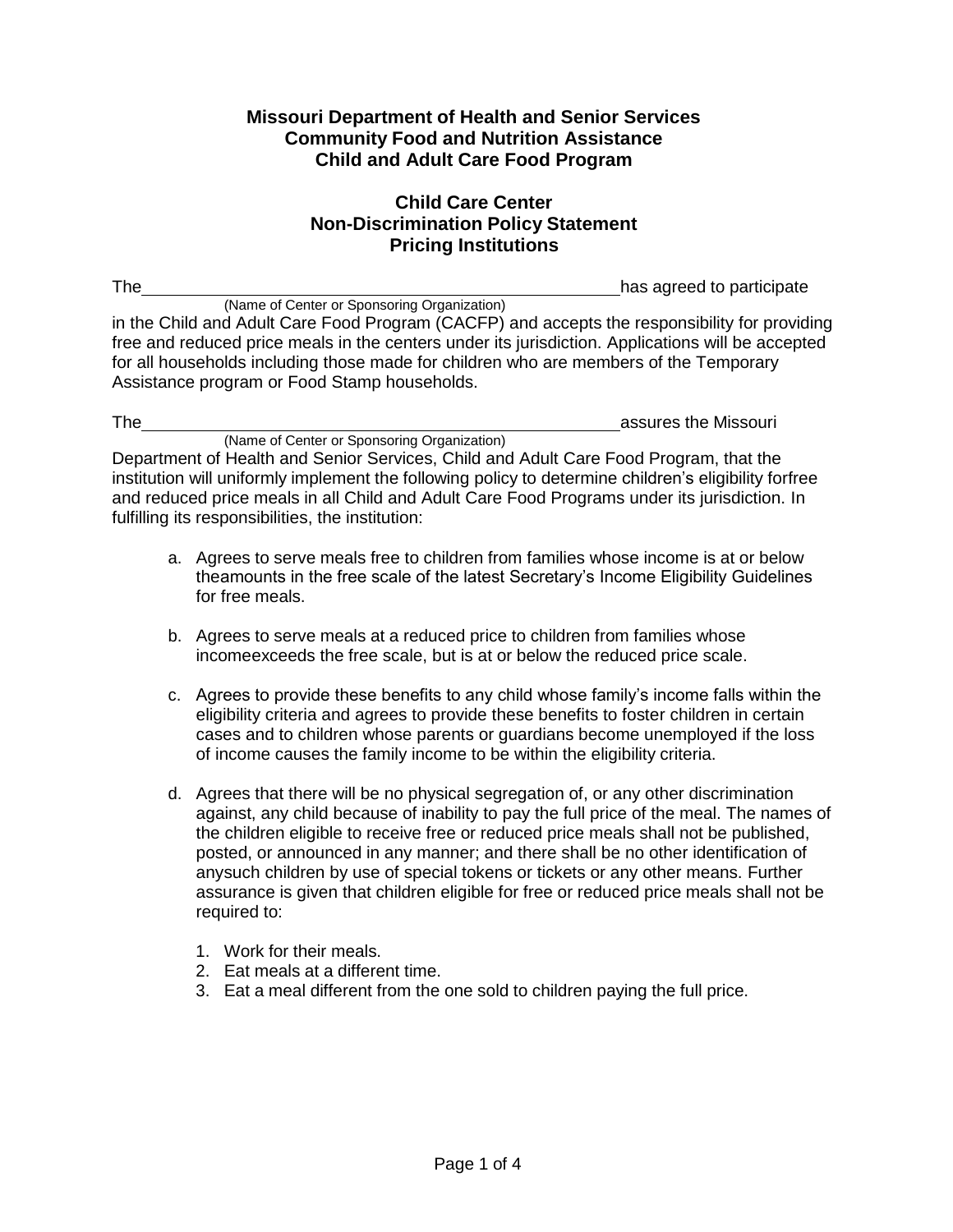- e. Agrees that in the operation of the child feeding programs, no child shall be discriminated against because of race, color, national origin, age, sex (including gender identity and sexual orientation), or disability.
- f. Agrees to establish and use a fair hearing procedure for parents' appeals of the institution's decisions on applications and for institution-related challenges to the correctness of information contained in an application or to the continued eligibility of any child for free or reduced price meals. During the appeal and hearing, the child will continue to receive free or reduced price meals. A record of all such appeals andchallenges and their dispositions shall be retained for 3 years.

Prior to initiating the hearing procedure, the parent or institution official may request a conference to provide an opportunity for the parent and institution official to discuss the situation, present information, and obtain an explanation of data submitted in the application and decisions rendered. Such a conference shall not in any way prejudice or diminish the right to a fair hearing.

The hearing procedure shall provide the following:

- 1. A publicly announced, simple method for making an oral or written request for a hearing.
- 2. An opportunity to be assisted or represented by an attorney or other person.
- 3. Reasonable promptness and convenience in scheduling a hearing and adequatenotice as to the time and place of the hearing.
- 4. An opportunity to present oral or documentary evidence and argumentssupporting its position.
- 5. An opportunity to question or refute any testimony or other evidence andarguments supporting its position.
- 6. That the hearing be conducted and the decision made by a hearing official whodid not participate in the decision under appeal.
- 7. That the decision of the hearing official be based on the oral and documentaryevidence presented at the hearing and made a part of the hearing record.
- 8. That the parties concerned and any designated representatives thereof be notifiedin writing of the decision of the hearing official.
- 9. An opportunity to examine, prior to and during the hearing, the documents andrecords presented to support the decision under appeal.
- 10. That for each hearing a written record be prepared, including the issue under appeal, the documentary evidence, a summary of any oral testimony presented at the hearing, the decision of the hearing official, and the reasons therefore, and a copy of the notification to the parties concerned of the hearing official's decision.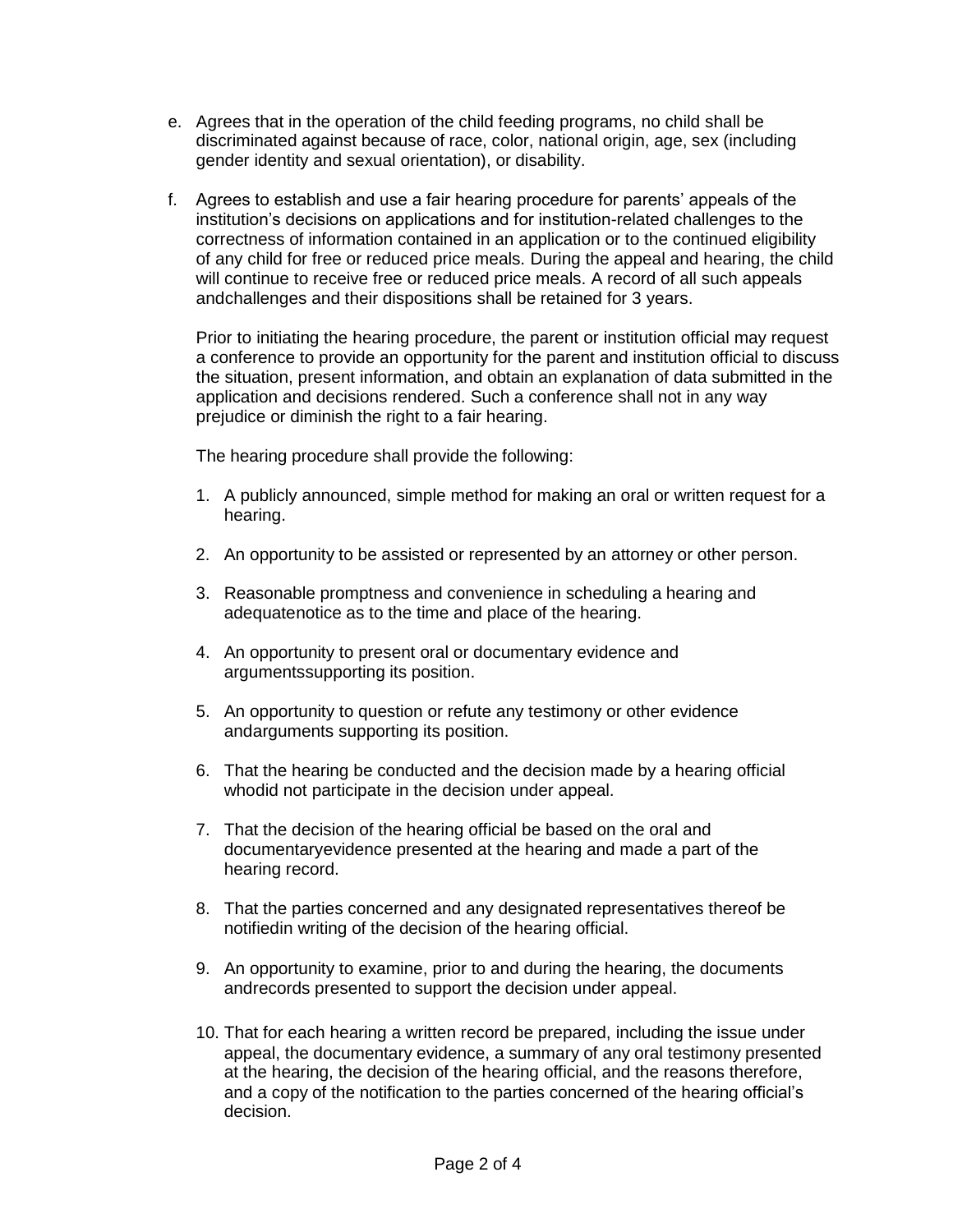- 11. That such written record shall be preserved for a period of 3 years and shall be available for examination by the parties concerned or their representatives at anyreasonable time and place during such a period.
- g. Agrees to designate the set of the set of the set of the set of the set of the set of the set of the set of the set of the set of the set of the set of the set of the set of the set of the set of the set of the set of t (Name and Title) applications and make determinations of eligibility. This official will use the criteria outlined in this policy to determine which individual children are eligible for free or reduced price meals.
- h. Agrees to develop and send to each child's parent(s) or guardian a letter (sample attached), including an application form for free or reduced price meals, at the beginning of each fiscal year and whenever there is a change in eligibility criteria.

Parents will be requested to complete this application and return it to the determiningofficial (named in g.) for review. Such applications and documentation of action taken will be maintained for 3 years after the end of the fiscal year to which they pertain.

Applications may be filed at any time during the year. Any parent enrolling a child ina center for the first time shall be supplied with such documents. If a child transfers from one center to another under the jurisdiction of the same sponsoring organization,eligibility for free or reduced price meals will be transferred to, and honored by, the receiving center.

Within 10 working days after the institution receives a completed application, it shall notify the parent(s) or guardian of acceptance or denial of the application. The appropriate rates shall be effective immediately after such decision is rendered. All children from a family will receive the same benefits.

When an application is rejected, parents or guardians will be informed of the reasonfor denial and of the hearing procedure. The designated hearing official is

(Name and Title)

(Address)

\*This person must be someone not involved in the original eligibility determination. Further, it is suggested that he/she hold a position superior to that of the determining official.

i. Agrees to establish a procedure for collecting payments from parents of children who pay for their meals and to account for the number of free, reduced price, and full price